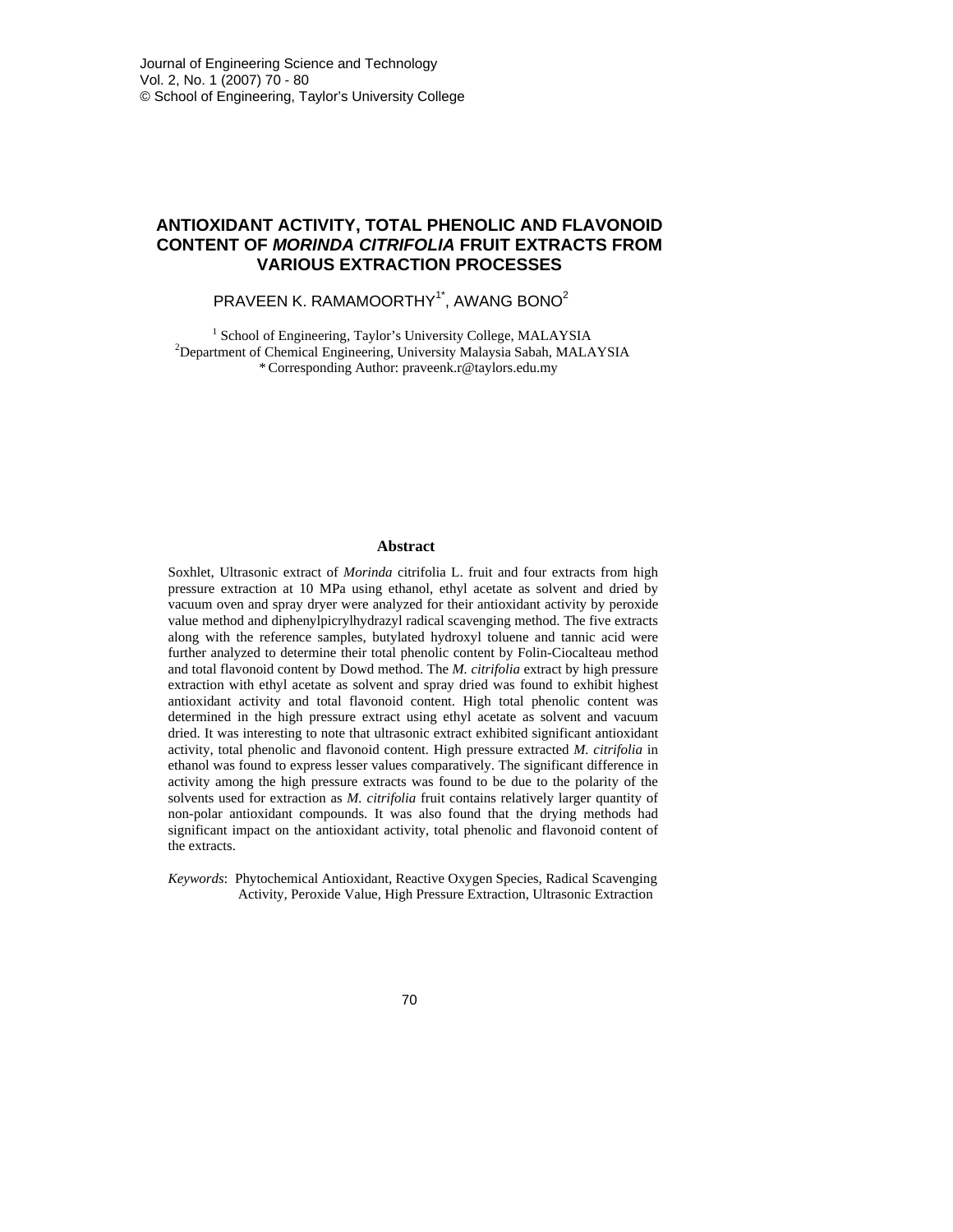#### **1. Introduction**

Plants such as herbs have been used in folk medicine for centuries in most of the cultures throughout the world. *Morinda citrifolia* L. native to Polynesia is one of the traditional folk medicinal plants that have been used for over 2000 years by polynesians for treating diabetes, high blood pressure, cancer, eye problems and many other illnesses [1].

 Generation of free radicals or reactive oxygen species (ROS) during metabolism and other activities beyond the antioxidant capacity of a biological system gives rise to oxidative stress [2]. Oxidative stress plays a role in heart diseases, neurodegenerative diseases, cancer and in the aging process [3]. This concept is supported by increasing evidence that oxidative damage plays a role in the development of chronic, age-related degenerative diseases, and that dietary antioxidants oppose this and lower risk of disease [4]. Antioxidants are the substance that when present in low concentrations compared to those of an oxidisable substrate significantly delays or prevents oxidation of that substance [5].

 Apart from their role of health benefactors, antioxidants are added in foods to prevent or delay oxidation of food, initiated by free radicals formed during their exposure to environmental factors such as air, light and temperature [6]. At present most of the antioxidants are manufactured synthetically. They belong to the class of synthetic antioxidants. The main disadvantage with the synthetic antioxidants is the side effects when taken in vivo [7]. Strict governmental rules regarding the safety of the food has necessitated the search for alternatives as food preservatives [8].

 Plants are the potential source of natural antioxidants. Natural antioxidants or phytochemical antioxidants are the secondary metabolites of plants [9]. Carotenoids, flavonoids, cinnamic acids, benzoic acids, folic acid, ascorbic acid, tocopherols, tocotrienols etc., are some of the antioxidants produced by the plant for their sustenance. Beta-carotene, ascorbic acid and alpha tocopherol are the widely used antioxidants [10]. *Morinda citrifolia* L. fruit contains a number of antioxidants such as beta-carotene, ascorbic acid, terpenoids, alkaloids, beta-sitosterol, carotene, polyphenols such as flavonoids, flavone glycosides, rutin etc. [1]. Easily cultivable *Morinda citrifolia* L. with its wide range of antioxidants can be a major source of natural or phytochemical antioxidants.

 Research has revealed the potential of *Morinda citrifolia* L. as source of various antioxidants in roots, fruits and leaves [11]. Yet, there is no data on the antioxidant activity, total phenolic content and total flavonoid content of the extracts from *Morinda citrifolia* L. fruit obtained by various processes of extraction using various solvents and drying methods.

 The objectives of the present study were to determine the antioxidant activity, total phenolic content and total flavonoid content of the extracts from *Morinda citrifolia* L. fruit by ultrasonic extraction and high pressure extraction (HPE) with ethanol and ethyl acetate as solvents followed by drying in vacuum oven and spray dryer. Two methods namely peroxide value method and DPPH radical scavenging method were used to find and correlate the antioxidant activity of the extracts. In the peroxide value method the extracts were added to the peanut oil stored in an oven at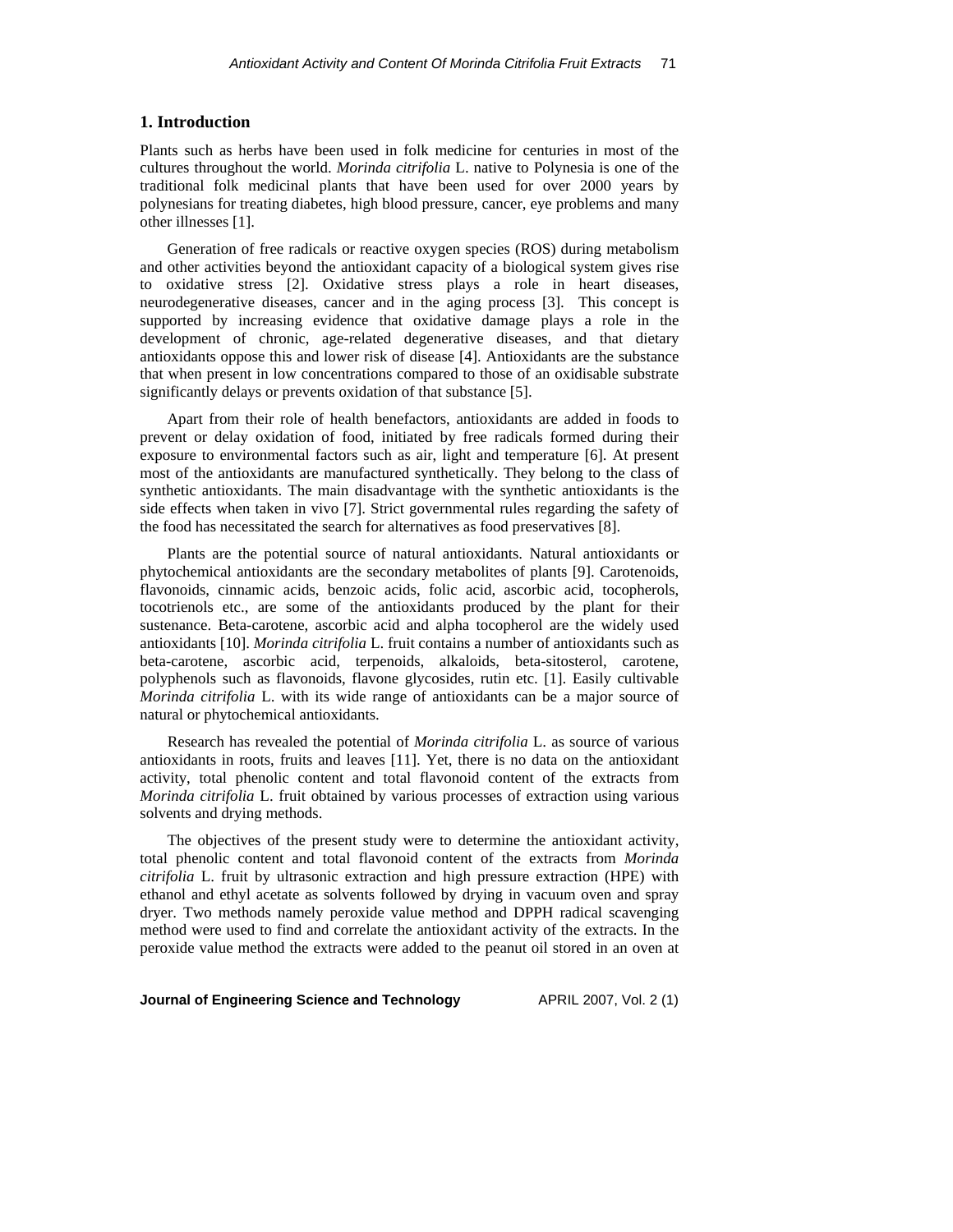60  $\pm$  0.5 °C and oxidative deterioration (formation of peroxides) of the oil was measured for 16 days. Butylated Hydroxy Toluene (BHT) was used as reference. In DPPH radical scavenging method the free radical 2, 2-diphenyl-1-picrylhydrazyl (DPPH) was used to find the antioxidant (scavenging) activity of various concentration of the extracts. Tannic acid as natural antioxidant and BHT as synthetic antioxidant were used for comparison. The total phenolic content of the extracts was estimated by Folin-Ciocalteau test and total flavonoid content by Dowd method respectively.

## **2. Material and Methods**

## **2.1 Chemicals**

Chloroform, methanol, ethanol and ethyl acetate (HPLC grade) were obtained from J.T. Baker (USA). Butylated Hydroxy Toluene, Folin and Ciocalteau reagent, Tannic acid and catechin were obtained from sigma Chemicals (St. Louis, USA). 2, 2- Diphenyl picryl hydrazyl (DPPH), Na<sub>2</sub>CO<sub>3</sub>, Alcl<sub>3</sub> were from Fluka Chemie, Germany. Acetic acid from May & Baker Ltd. (Dagenham, England), Sodium thiosulphate from Ajax chemicals (Auburn, Australia) and Potassium Iodide from Hannschweile lab chemicals (GmbH, Germany) were obtained respectively.

 The fresh and double refined peanut oil was bought from Tirupathi oil mills, India. It contained no synthetic antioxidants (peroxide value (PV) 0.47 meq / kg). 10 kgs of *Morinda citrifolia* L. fruit before ripening stage were obtained from kota kinabalu market, Sabah, Malaysia.

## **2.2 Preparation of plant extracts**

The *Morinda citrifolia* L. fruit was tap washed followed by washing with distilled water. The fruit was cut and dried at 29 °C. The dried fruit was then finely powdered  $(100 - 500 \,\mu\text{m})$ . To about 60 grams of the sample, 0.5 litre of ethanol was added and ultrasonic extraction at a frequency of 24 KHz was performed for time duration of 4 hours. The supernatant was then separated from the residue by filtration using whatman no.4 filter paper and dried in Jeiotech OV-02 vacuum oven maintained at 130 mm Hg and 40 ºC.

 To the second portion of 60 grams, 2 litres of ethanol were added and subjected to high pressure extraction in a parr 4842 series high pressure reactor with nitrogen gas at 10 MPa and 60 ºC for 48 hours with continuous stirring at 60 rpm. The supernatant was then filtered and divided into two parts. One part was dried in Jeiotech OV-02 vacuum oven maintained at 130 mm Hg and 40 ºC. The other part was spray dried in labplant SD-05 spray drier at an air pressure of 1.4 bar and operating temperature of 149 ºC.

 To another portion of 60 grams of the dried *Morinda citrifolia* L., 2 litres of ethyl acetate were added and the above procedure of high pressure extraction was repeated. One part of the filtered supernatant was dried in vacuum oven at 120 mm Hg and 40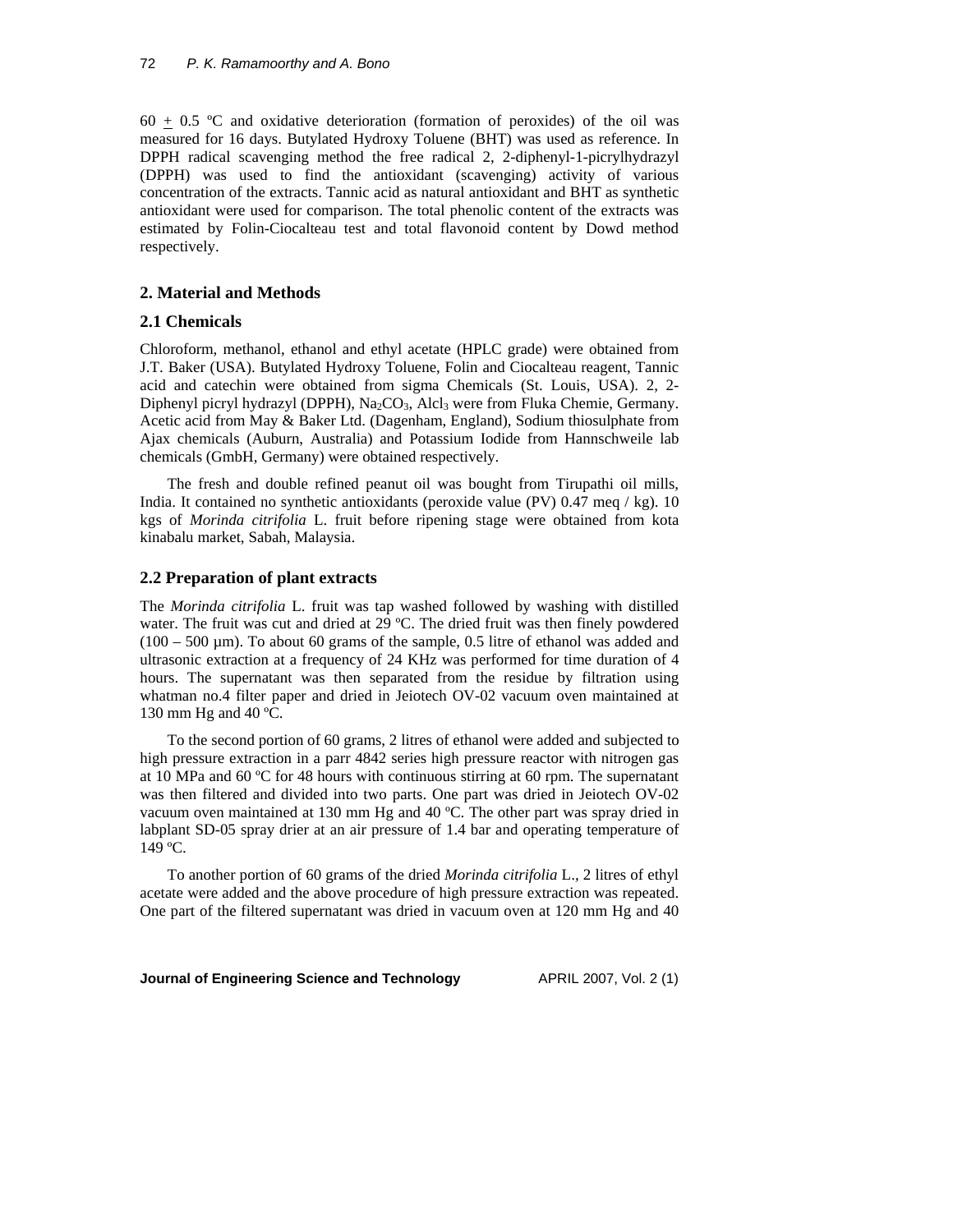ºC. The other part dried by spray dryer at an air pressure of 1.4 bar and operating temperature of 145 ºC.

 The five extracts were preserved in Stable Temp vacuum oven, Model 282A at 0 mm Hg and 22 ºC.

### **2.3 Peroxide value determination of antioxidant activity**

Extracts of about 0.2 % of the oil weight were added to the 50 g peanut oil. The samples were kept in an incubator maintained at 60 °C with constant stirring. A blank sample was prepared under the same conditions, without adding any additives. Synthetic antioxidant, BHT was used as reference substance for comparative purposes. The rate of autoxidation of peanut oil was estimated according to the increase of its peroxide value by the peroxide value method described by American oil chemist's society [12].

 The changes in induction period (IP) of oil after the addition of each extract were determined. The IP was considered as the number of days needed for the peroxide value (PV) of the sample to reach the value of 20 meq of  $O<sub>2</sub>$  / kg of fat. This is in agreement with a general consideration that oils become rancid at peroxide values higher than 20 [6].

 Protection factor (PF) values of peanut oil and antioxidant activities (AA) of the extracts were calculated by the following formulas:

$$
PF = \frac{IP_A}{IP_B} \tag{1}
$$

$$
AA = \frac{IP_A - IP_B}{IP_{BHT} - IP_B}
$$
\n<sup>(2)</sup>

where, IP<sub>A</sub> - induction period of sample with additive, days; IP<sub>B</sub> - induction period of sample without additive, days; IP<sub>BHT</sub> - induction period of sample with added synthetic antioxidant BHT, days. The following scale is proposed for the PF values: 1.0 - 1.5 (very low), 1.5 - 2.0 (low), 2.0 - 2.5 (medium), 2.5 - 3.0 (high) and > 3.0 (very high). PF is defined as a stability value with additive divided by that of the blank sample [8].

#### **2.4 DPPH radical scavenging activity method**

The DPPH free radical method is based on the determination of the concentration of 2, 2-diphenyl-1-picrylhydrazyl (DPPH) at steady state in a methanol solution, after adding the mixture of antioxidants. DPPH absorbs at 515 nm, and as its concentration is reduced by the existence of an antioxidant, the absorption gradually disappears with time. A PerkinElmer UV–VIS lambda 25 spectrophotometer was used and the quantity of the mixture of antioxidants needed to reduce by 50 % the initial DPPH concentration was evaluated [13]. This characteristic parameter is called efficient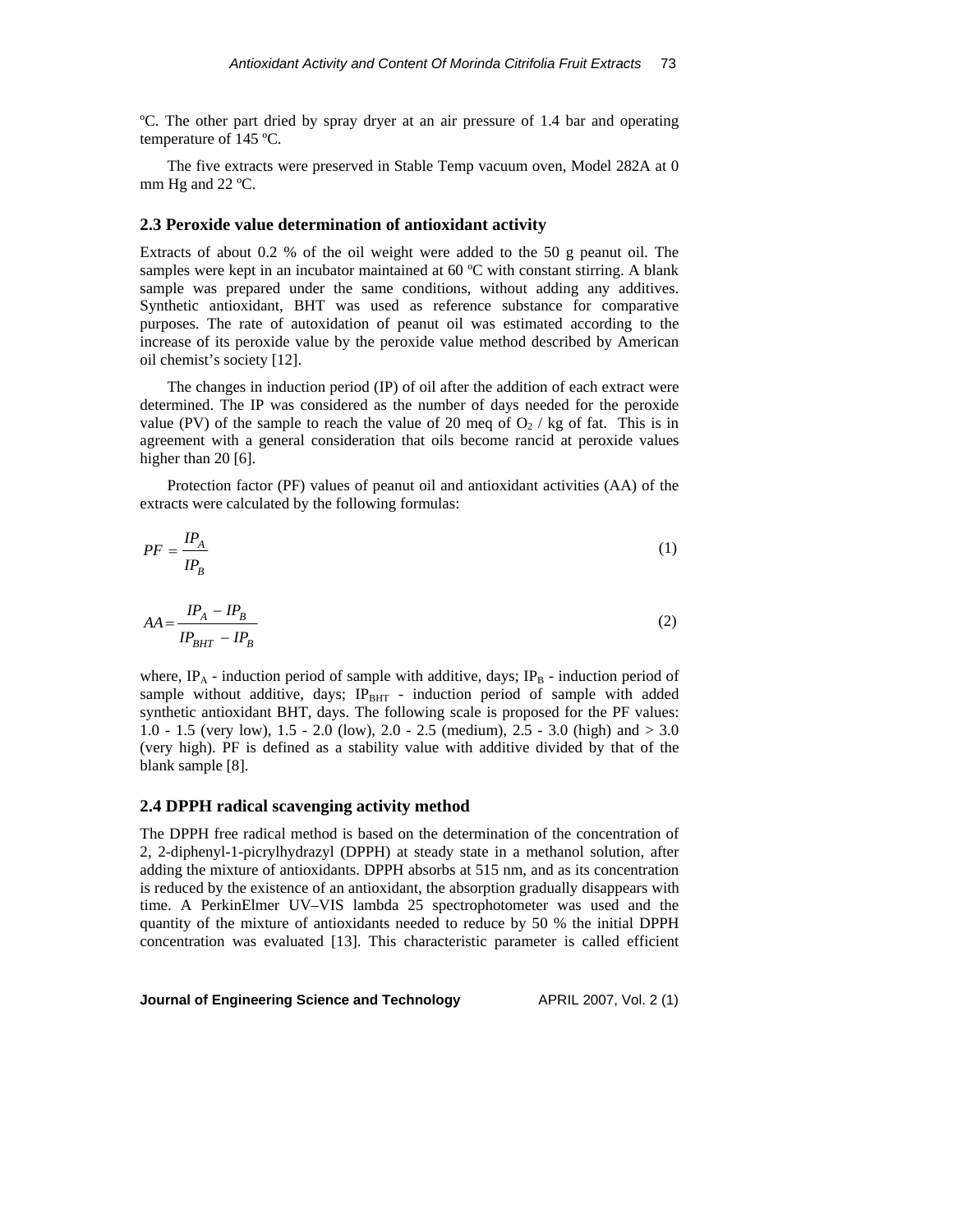concentration ( $EC_{50}$ ) or oxidation index. The lower the  $EC_{50}$ , higher is the antioxidant activity of the examined compound.

The DPPH radical- scavenging activity in terms of percentage was calculated according to the following equation [14].

DPPH scavenging activity  $% = \{1 - (Abs_{515} \text{ sample} / Abs_{515} \text{ DPPH solution})\} \times 100\%$  (3)

## **2.5 Total phenolic content**

The total phenolic content of the extracts were determined by the Folin-Ciocalteau method with some modifications [15]. 5 grams per 50 mL of sample was filtered with whatman no.1 paper. 0.5 mL of the sample was added to 2.5 mL of 0.2 N Folin-Ciocalteau reagent and placed for 5 minutes. 2 mL of 75 g/L of  $Na_2CO_3$  were then added and the total volume made upto 25 mL using distilled water. The above solution was then kept for incubation at room temperature for 2 hours. Absorbance was measured at 760 nm using 1 cm cuvette in a perkin-elmer UV-VIS lambda 25 spectrophotometer. Tannic acid  $(0 - 800 \text{ mg/L})$  was used to produce standard calibration curve. The total phenolic content was expressed in mg of Tannic acid equivalents (TAE) / g of extract.

### **2.6 Total flavonoid content**

The total flavonoid content was determined using the Dowd method [16]. 5 mL of 2 % aluminium trichloride  $(AlCl<sub>3</sub>)$  in methanol was mixed with the same volume of the extract solution (0.4 mg/mL). Absorption readings at 415 nm using PerkinElmer UV-VIS lambda 25 spectrophotometer were taken after 10 minutes against a blank sample consisting of a 5 mL extract solution with 5 mL methanol without  $AICI_3$ . The total flavonoid content was determined using a standard curve with catechin  $(0 - 100 \text{ mg/L})$ as the standard. Total flavonoid content is expressed as mg of catechin equivalents (CE) / g of extract.

### **2.7 Statistical analysis**

Data are reported as mean of three determinations. The results obtained were statistically analyzed with the Student's t-test using a significance level of  $P < 0.05$ . Microcal origin (version 6.0) was used for graph plotting.

### **3. Results and Discussion**

The peroxide values of peanut oil with and without antioxidants at 60  $^{\circ}$ C are presented in Fig. 1. High pressure extracted *M. citrifolia* in ethyl acetate and spray dried was found to retard the hydroperoxide formation substantially. The addition of this extract to peanut oil lowered the final peroxide value after 16 days from 152, as by blank sample, to 25 meq/kg. This was significantly followed by ultrasonically derived extract, BHT and high pressure extracted *M. citrifolia* in ethyl acetate and vacuum dried. Peroxide value of BHT rose significantly after 11 days. Least effect on the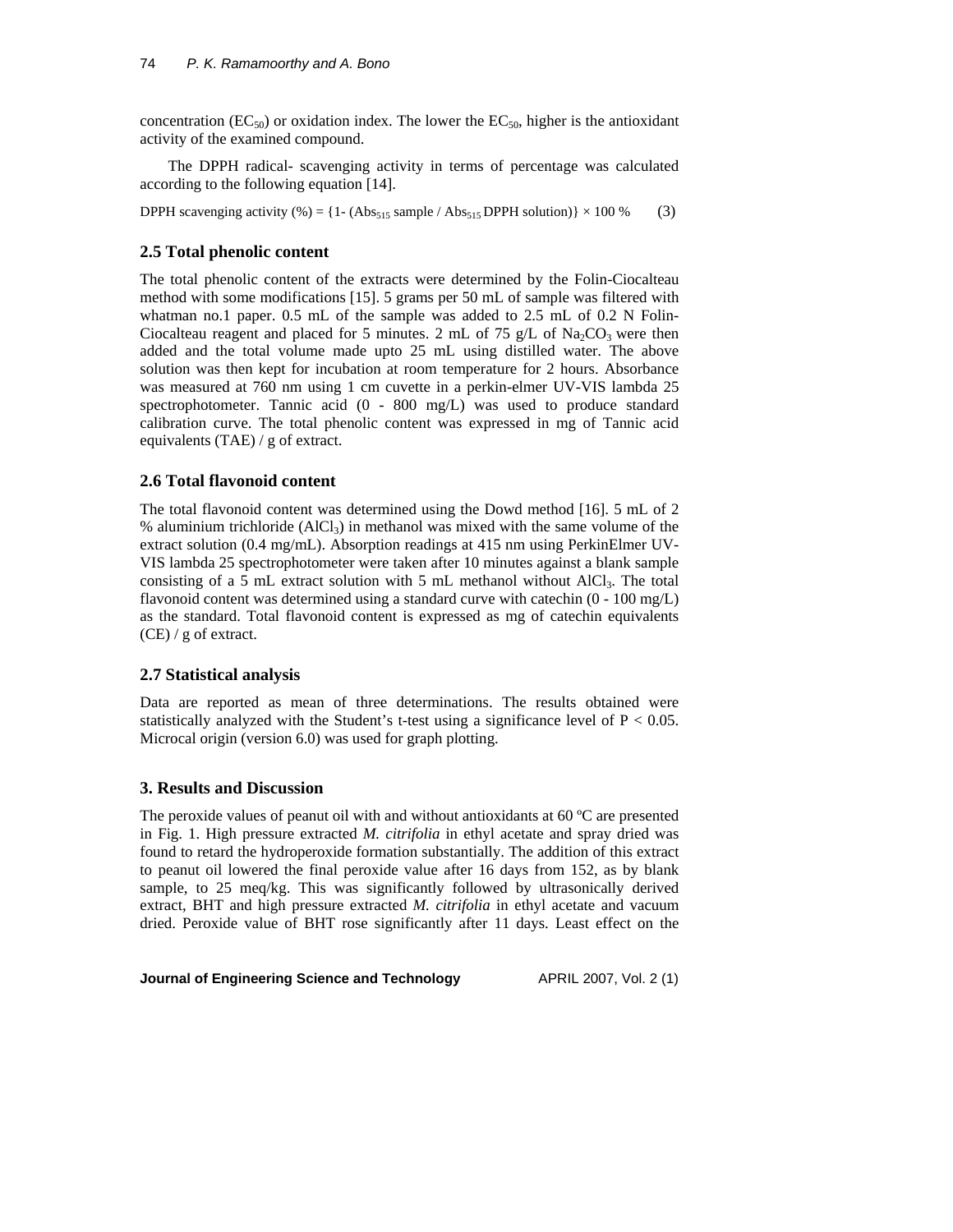retardation of hydroperoxide formation was exhibited by the high pressure extracted m.citrifolia fruit extracts with ethanol as solvent.



 In Table. 1 the induction period (IP), protection factor (PF) and antioxidant activity (AA) of the extracts (0.20%) are presented. High pressure extracted *M.citrifolia* in ethyl acetate and spray dried exhibited the highest antioxidant activity, protection factor and induction period. Ultrasonically extracted *M. citrifolia* was also found to exhibit values higher than that of BHT. As BHT is a pure compound, while the extracts are complex mixtures containing ineffective substances in terms of their antioxidative activity it could be suggested that *M. citrifolia* fruit contains very strong constituents retarding lipid peroxidation.

 The least antioxidant activity was exhibited by the high pressure extracted *M. citrifolia* in ethanol and vacuum dried. The effectiveness of antioxidants under the conditions used is ranged in the following descending order: HPE -  $CH_3COOC_2H_5$  -Spray Dried > Ultrasonic > BHT > HPE -  $CH_3COOC_2H_5$  - Vacuum Oven > HPE - $C_2H_5OH$  - Spray Dried > HPE -  $C_2H_5OH$  - Vacuum Oven. This is in agreement with findings of Mohd. Zin *et al.* (2002) that the *M. citrifolia* fruit contains comparatively higher amounts of non-polar antioxidant compounds. Ethyl acetate used as solvent during high pressure extraction was able to extract these non-polar antioxidants which are mostly of alkaloid nature.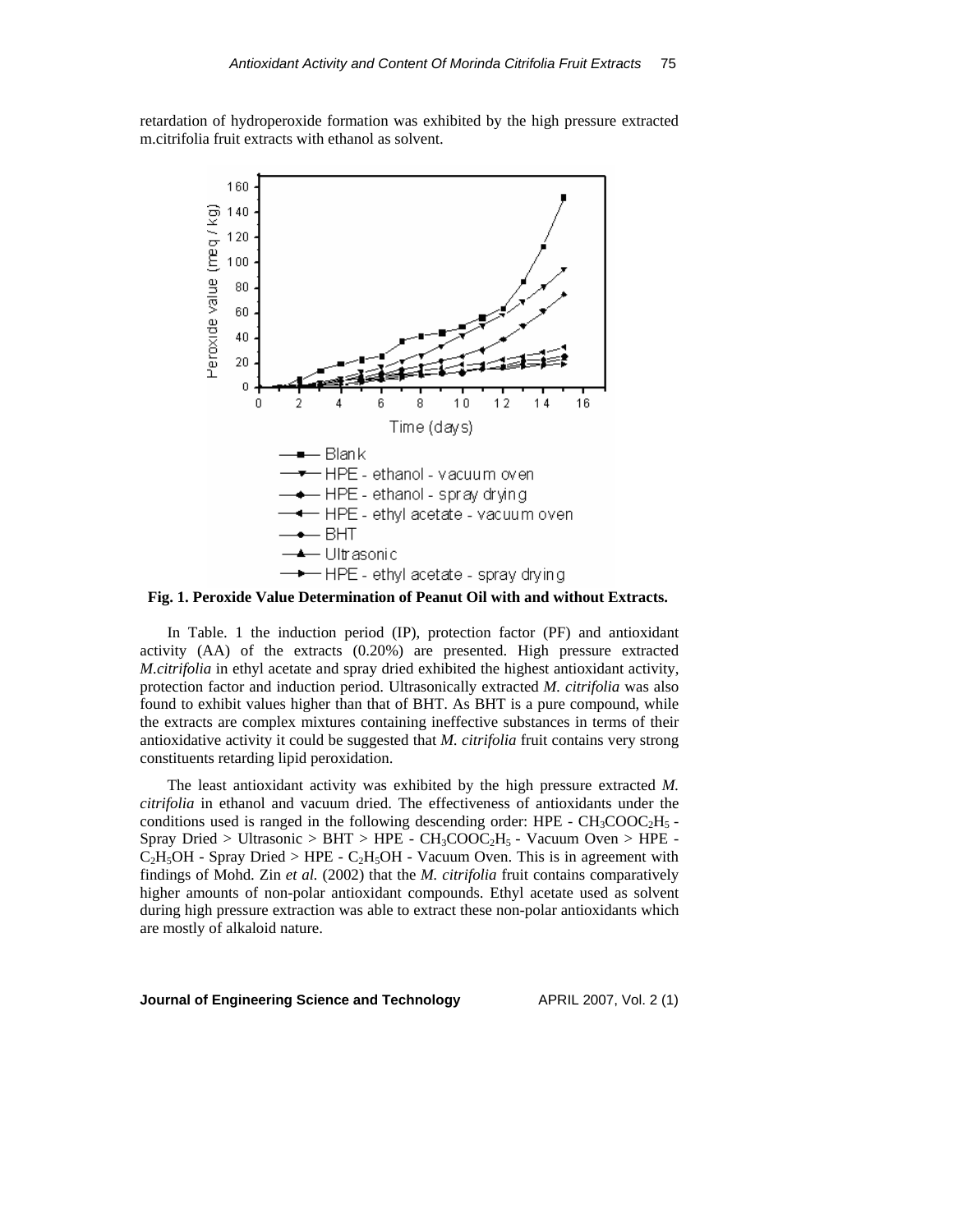| Additive            | <b>Blank</b> | <b>BHT</b> | Ultrasonic-<br>Vacuum<br>oven | HPE-<br>$C_2H_5OH$<br>Vacuum<br>oven <sup>a</sup> | HPE-<br>$C_2H_5OH$<br>Spray<br>drying | HPE-<br>$CH3COOC2H5$<br>Vacuum<br>oven | HPE-<br>$CH3COOC2H5$<br>Spray<br>drying |
|---------------------|--------------|------------|-------------------------------|---------------------------------------------------|---------------------------------------|----------------------------------------|-----------------------------------------|
| Induction<br>Period | 4            | 13         | 14                            |                                                   | 9                                     | 11                                     | 15                                      |
| PF                  |              | 3.25       | 3.5                           | 1.75                                              | 2.25                                  | 2.75                                   | 3.75                                    |
| AA                  | -            |            | 111                           | 0.33                                              | 0.55                                  | 0.77                                   | 1.22                                    |

**Table 1. IP, PF & AA of Extracts from various Process & Drying Methods.** 

 Figure 2 illustrates the antioxidant activity by DPPH radical scavenging method at various concentration of extracts. Steady state absorbance value for pure tannic acid (reference sample) was the least 0.0800, exhibiting the highest antioxidant activity followed by high pressure extracted *M. citrifolia* in ethyl acetate and spray dried. There was no significant difference in antioxidant activity between high pressure extracted *M. citrifolia* in ethyl acetate dried in vacuum oven, BHT and ultrasonically extracted *M. citrifolia*. Higher absorbance and least antioxidant activity were observed in the high pressure extracted sample in ethanol and vacuum dried. The order of antioxidant activity for the extracts was found to be similar to that of peroxide value method.



 **Fig. 2. Absorbance of DPPH after Addition of** *M. Citrifolia* **Extracts.**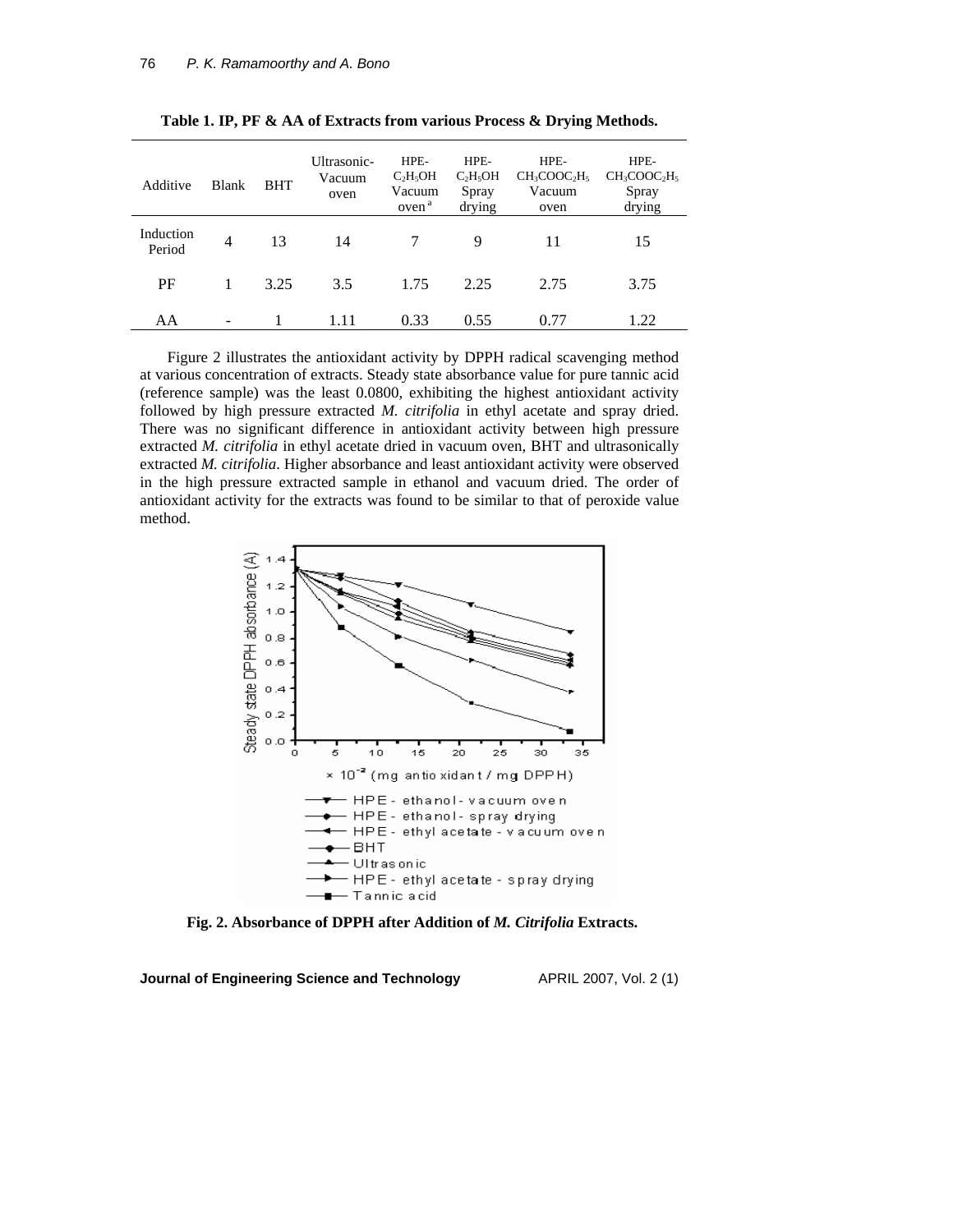Percentage of radical scavenging activity is depicted in Fig. 3. Of the extracts, high pressure extracted *M. citrifolia* in ethyl acetate and spray dried at a concentration of 0.333 mg / mg DPPH, exhibited the highest radical scavenging activity of 58.3 % and the least of 36.6 % by the ethanol extract dried in vacuum oven. In Table 2,  $EC_{50}$  the effective concentration of the extracts (mg antioxidant / mg DPPH) required to scavenge 50 % of DPPH radical are presented. Significant difference in  $EC_{50}$  between the vacuum dried and spray dried HPE extracts in ethanol may be due to the different drying methods.



 **Fig.3. Percentage of Radical Scavenging Activity by** *M. Citrifolia* **Extracts.**

|  |  |  | Table 2. $EC_{50}$ of Extracts by DPPH Free Radical Scavenging Method. |
|--|--|--|------------------------------------------------------------------------|
|--|--|--|------------------------------------------------------------------------|

| Antioxidants                                            | $\times 10^{-2}$ EC <sub>50</sub> |  |  |
|---------------------------------------------------------|-----------------------------------|--|--|
|                                                         | (mg antioxidant /mg DPPH)         |  |  |
| Tannic acid                                             | 12.5                              |  |  |
| $10Mpa - CH_3COOC_2H_5$ - Spray drying                  | 26                                |  |  |
| <b>Ultrasonic</b>                                       | 30.75                             |  |  |
| <b>BHT</b>                                              | 31.75                             |  |  |
| $10Mpa - CH_3COOC_2H_5 - Vacuum over$                   | 33.5                              |  |  |
| 10Mpa - C <sub>2</sub> H <sub>5</sub> OH - Spray drying | 36.25                             |  |  |
| $10Mpa - C2H5OH - Vacuum oven$                          | 43                                |  |  |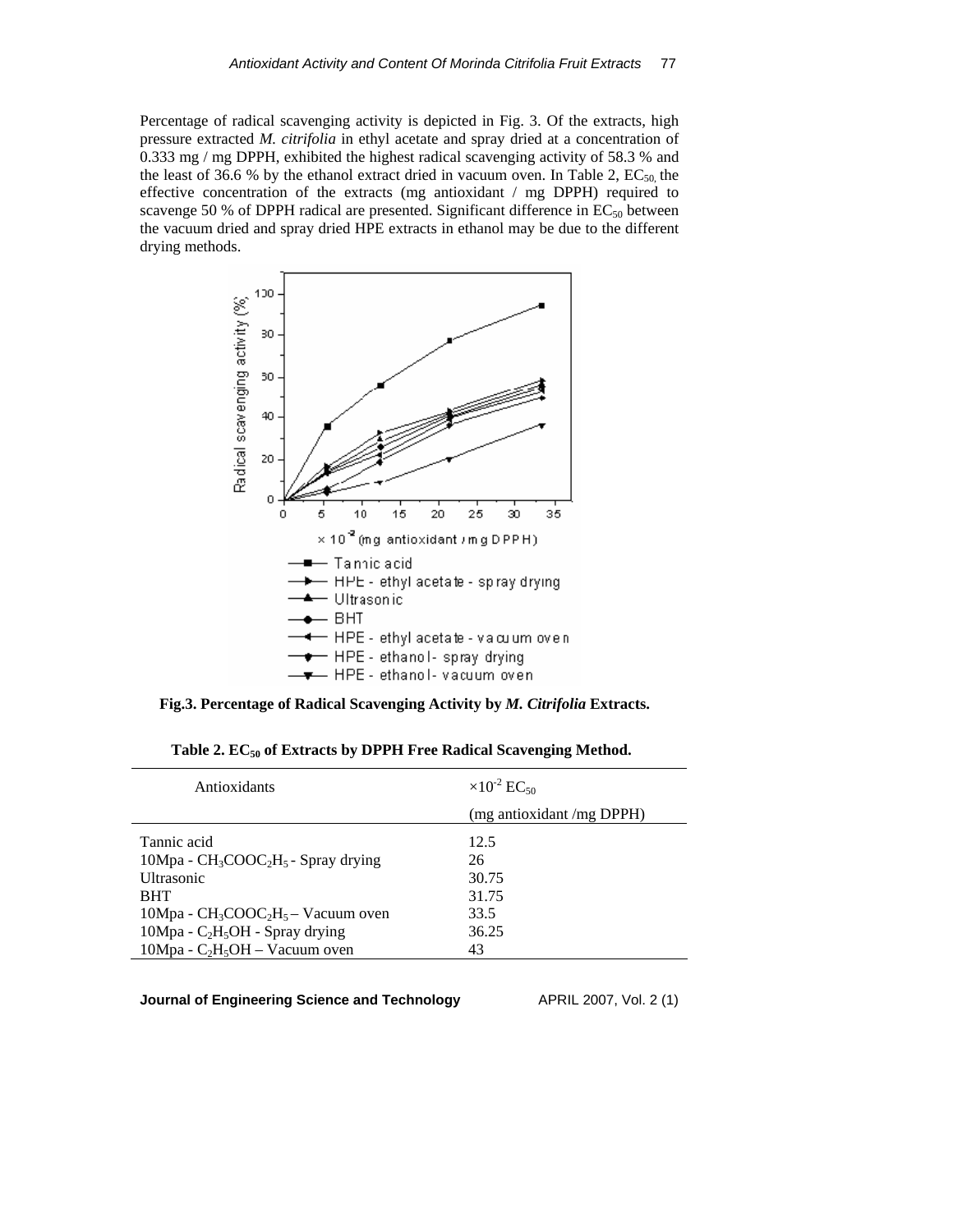The total phenolic content of the *M. citrifolia* extracts in tannic acid equivalents are presented in Table 3. The highest value was obtained for high pressure extracted *M. citrifolia* in ethyl acetate and vacuum dried and the lowest by the extract with ethanol as solvent and spray dried. It was observed that drying method affected the total phenolic content of the extracts. This may be due to the loss of phenolics through exhaust in spray drier during the drying process.

| Extracts                                                            | $TAE^a$ |  |
|---------------------------------------------------------------------|---------|--|
| HPE- $C_2H_5OH$ -spray drying                                       | 13.3    |  |
| HPE- $C_2H_5OH$ -vacuum oven                                        | 16.1    |  |
| Ultrasonic extract                                                  | 25      |  |
| HPE- CH <sub>3</sub> COOC <sub>2</sub> H <sub>5</sub> -spray drying | 28      |  |
| HPE- $CH_3COOC_2H_5$ -vacuum oven                                   | 30      |  |

|  |  | Table 3. Total Phenolic Content of Ultrasonic & High Pressure Extracts. |
|--|--|-------------------------------------------------------------------------|
|--|--|-------------------------------------------------------------------------|

<sup>a</sup> Total phenolic content is expressed as tannic acid equivalents (TAE; mg tannic acid /g of extract).

 High pressure extracted *M. citrifolia* with ethyl acetate and spray dried expressed the highest total flavonoid content in catechin equivalents, as shown in Table. 4. This was significantly followed by the high pressure extract in ethyl acetate and vacuum dried. Ultrasonic extract exhibited significant total flavonoid content.

|  |  | Table 4. Total Flavonoid Content of Ultrasonic & High Pressure Extracts. |
|--|--|--------------------------------------------------------------------------|
|--|--|--------------------------------------------------------------------------|

| Extracts                           | $CE^a$ |
|------------------------------------|--------|
| HPE- $C_2H_5OH$ -spray drying      |        |
| HPE- $C_2H_5OH$ -vacuum oven       | h      |
| Ultrasonic extract                 | 10.75  |
| HPE- $CH_3COOC_2H_5$ -vacuum oven  | 11.5   |
| HPE- $CH_3COOC_2H_5$ -spray drying | 12.3   |

<sup>a</sup> Total flavonoid content is expressed as catechin equivalents (CE; mg catechin/g of extract.

# **4. Conclusions**

The results of this study showed that the highest antioxidant activity, total phenolic content and total flavonoid content were exhibited by the extracts obtained by high pressure extraction with ethyl acetate as solvent. It has been reported that *M. citrifolia* fruit contains relatively larger quantity of non-polar antioxidant compounds. However, among the ethylacetate extracts spray dried extract exhibited highest antioxidant activity and total flavonoid content and vacuum dried, the highest total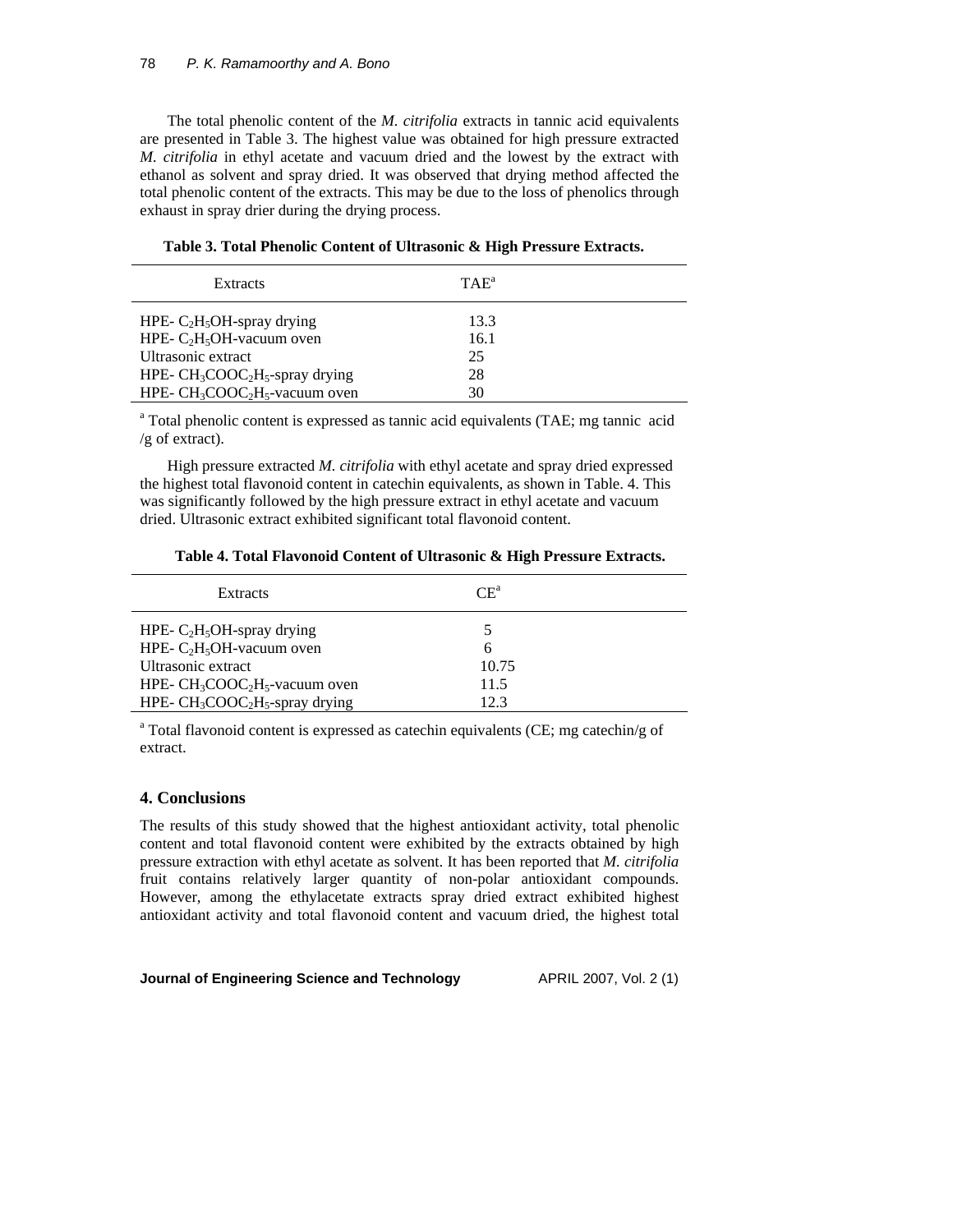phenolic content. This may be due to the different drying methods used. It is interesting to note that the ultrasonic extracts at 24 KHz in ethanol and vacuum dried exhibited significant antioxidant activity, total phenolic content and flavonoid content comparable to ethyl acetate extracts. Further work is possible on finding the optimum frequency for the separation of phytochemicals from the fruit matrices of *Morinda citrifolia* L. Comparatively, least activity were expressed by the ethanol extracts. It can be said that the polarity of the solvent had significant impact on the extraction of phytochemicals such as antioxidants, phenolics and flavonoids from the fruit matrices of *Morinda citrifolia* L.

#### **References**

- 1. Ying, W. M., West, B. J., Jensen, C.J., Nowicki, D., Chen, S., Palu, A. K. & Anderson, G. (2002). Morinda citrifolia (noni): a literature review and recent advances in noni research. A*cta Pharmacology*, 23, 1127-1141.
- 2*.* Zima, T.S., Fialova, L., Mestek, O., Janebova, M., Crkovska, J., Malbohan, I., Stıpek, S., Mikulıkova, L. & Popov, P. (2001). Oxidative stress, metabolism f ethanol and alcohol-related diseases, *Journal of. Biomedical. Science*, 8, 59-70.
- 3*.* Astley, S. B. (2003). Dietary antioxidants past, present and future?. *Trends in Food Science and Technology,* 14, 93-98.
- 4. Atoui, A. K., Mansouri, A., Boskou, G. & Kefalas, P. (2005). Tea and herbal infusions: their antioxidant activity and phenolic profile. *Food Chem*istry, 89, 27- 36.
- 5*.* [Halliwell](http://www.worldcatlibraries.org/wcpa/servlet/OUFrame;jsessionid=CD4E58A333D173040CB574F512D2A25D.three?url=http%3A%2F%2Fscholar.google.com%2Fscholar%3Fhl%3Den%26lr%3D%26q%3D%252522Barry%2BHalliwell%252522%2Bsite%253Aworldcatlibraries.org&title=author+search+&linktype=author&detail=goog_scholar%3ABarry+Halliwell%3Anoframes), B. & [Gutteridge,](http://www.worldcatlibraries.org/wcpa/servlet/OUFrame;jsessionid=CD4E58A333D173040CB574F512D2A25D.three?url=http%3A%2F%2Fscholar.google.com%2Fscholar%3Fhl%3Den%26lr%3D%26q%3D%252522John%2BM%2B%2BC%2BGutteridge%252522%2Bsite%253Aworldcatlibraries.org&title=author+search+&linktype=author&detail=goog_scholar%3AJohn+M++C+Gutteridge%3Anoframes) J. M. C. (1989). *Free radicals in biology and medicine*  $(2<sup>nd</sup>$  ed.). Oxford: Clarendon press.
- 6. Hras, A. R., Hadolin, M., Knez, Z. & Bauman, D. (2000). Comparison of antioxidative and synergistic effects of rosemary extract with alpha-tocopherol, ascorbyl palmitate and citric acid in sunflower oil. *Food Chemistry,* 71, 229-233.
- 7*.* Chen, C., Pearson, A. M., & Gray, J. I. (1992). Effects of synthetic antioxidants (BHA, BHT and PG) on the mutagenicity of IQ-like compounds. *Food Chemistry,* 43, 177-183.
- 8. Yingming, P., Ping, L., Hengshan, W. & Min, L. (2004). Antioxidant activities of several chinese medicinal herbs. *Food Chemistry,* 88, 347-350.
- 9. Walton, N. J. & Brown, D. E. (1999). *Chemicals from plants: Perspectives on plant secondary products*. London: Imperial College press.
- 10. Mccall, M. R. & Frei, B. (1999). Can antioxidant vitamins materially reduce oxidative damage in humans?. *Free radical Biology and Medicine.* 26: 1034- 1053.
- 11. Mohd Zin, Z., Abdul-Hamid, A. & Osman, A. (2002). Antioxidative activity of extracts from mengkudu (*Morinda citrifolia* L.) root, fruit and leaf. *Food Chemistry,* 78, 227–231.
- 12. Official methods and recommended practices of the American oil chemists' society, AOCS, Champaign, IL (1990) Method Cd 8-53.
- 13. Louli, V., Ragoussis, N. & Magoulas, K. (2004). Recovery of phenolic antioxidants from wine industry by-products. *Bioresource Technology,* 92, 201– 208.